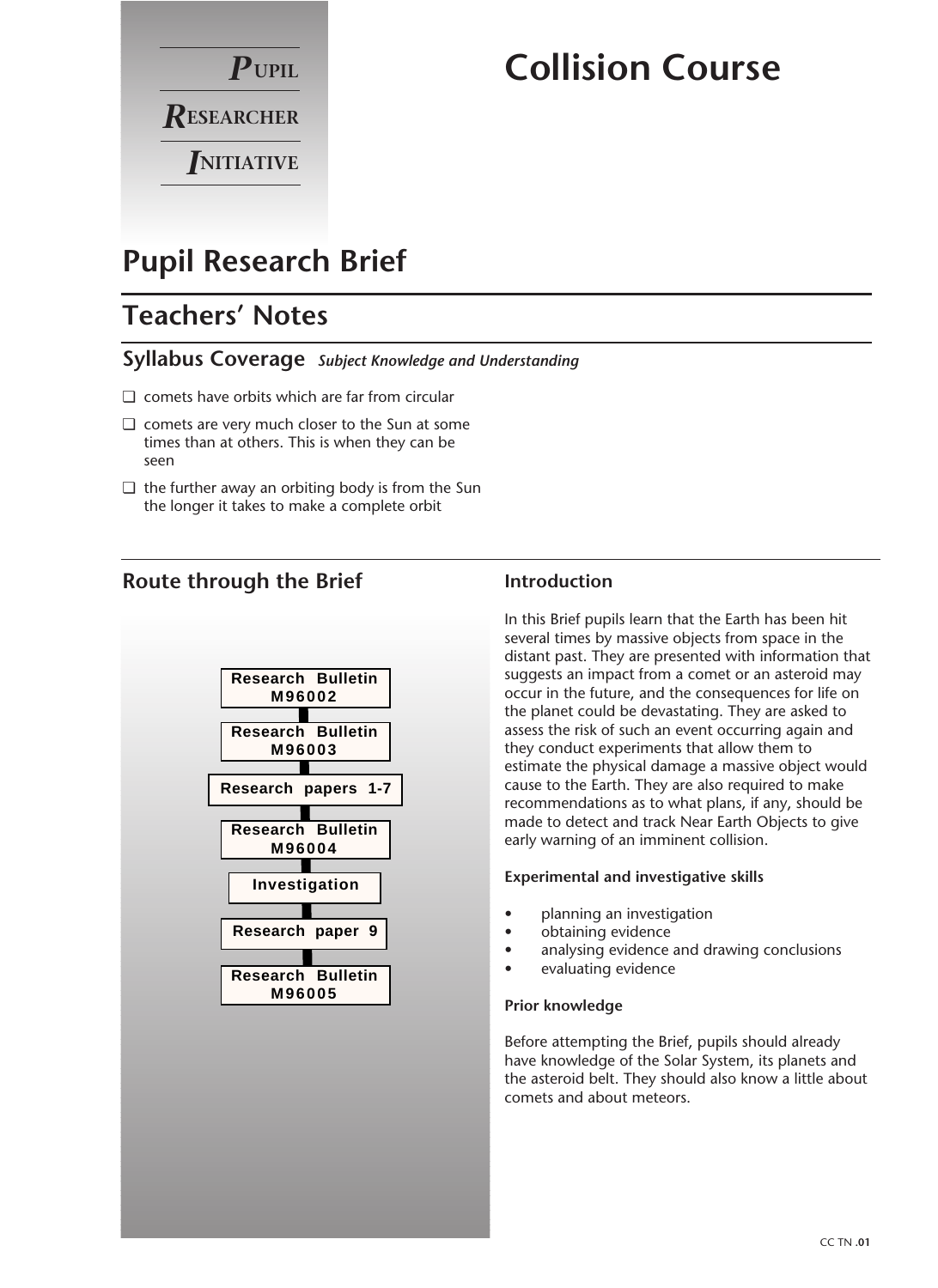## **Teachers' Notes continued**

### **Running the Brief**

#### **Pupil grouping**

Pupils could work in a number of groupings during this Brief. Suggestions are:

| Initial briefing                                             | whole class; teacher briefly<br>introduces topic and sets the<br>context for the Brief              |  |
|--------------------------------------------------------------|-----------------------------------------------------------------------------------------------------|--|
| Introductory STAR -<br><b>Centre Bulletins</b>               | individual or pairs                                                                                 |  |
| Background papers-<br>selected from<br>papers 1-7            | individual or pairs                                                                                 |  |
| Research Bulletin -<br>M96004 (Paper 8)<br>and investigation | pairs, threes or fours<br>(depends on equipment<br>availability)                                    |  |
| Analysis of results-                                         | pairs, threes, fours, or<br>individually if work is to be<br>assessed                               |  |
| Papers 9 and 10 -                                            | individual or pairs                                                                                 |  |
| Communication -                                              | compilation of reports-<br>individual or groups and whole<br>class discussion of work<br>(optional) |  |

#### **Timing**

The Brief should take at least 3 hours of classroom time. It can be used as part of an examination course, but it could also be used in a science or astronomy club context.

#### **Activities**

The teacher should issue the pupils with the **Study Guide** which provides pupils with a summary of what they should produce as they work through the Brief. It can also act as a checklist for pupils to monitor their own progress. Pupils are then given STAR Centre **research bulletins M96002 and M96003**. These papers set the scene, outlining the topic they are to study and listing the activities contained in the Brief. The second paper (M96003) splits up the Brief into four sections.

#### *Section 1 - Background information*

Seven information sheets are presented in the form of simulated magazine articles.

**Research paper 1** *The Doomsday crash*. This paper presents information about what the likely effects the impact of a massive meteorite would have on Earth.

**Research paper 2** *Meteorites 4 Cars 0*. This paper is about the four known incidents of meteorites hitting cars.

**Research paper 3** *Tracking the Peekskill meteorite*. This article gives an account of how astronomers calculated the orbit of a particular meteorite that crashed to Earth in 1992.

**Research paper 4** *Earth's greatest hits*. This sheet explains how modern imaging techniques have revealed the sites of massive meteorite collisions that occurred in prehistoric times.

**Research paper 5** *Meteorite! In the beginning....* This gives information about the nature and composition of meteorites.

**Research paper 6** *Rocking around the Solar System*. This is an article about asteroids.

**Research paper 7** *Where do comets come from?* The article explains the origin of comets.

Pupils do not have to read all of these, but they should read and make notes on at least papers 1, 4, 6 and 7. Some papers could be used as reading homework assignments.

#### *Section 2 - Risk assessment*

In this section pupils are given a practical investigation to carry out. **Research paper 8 (Research bulletin M96004**) gives instructions on how to simulate the effect of large meteorite impacts on Earth. This involves preparing a tray of powder and dropping marbles, ball-bearings, golf balls, etc. onto the powder at different heights. Measurements of the size of craters and the length of the ejecta rays are made. The results of the experiments, together with the information found in research paper 1 should allow pupils to describe the effect that a large impact would have on Earth. **Research paper 10** (**Research Bulletin M96005**) contains a table and a graph summarising the chances of collision with massive objects from space. These should be used by pupils when writing their reports.

#### *Section 3 - Detection*

**Research paper 9** gives information about meteoroid upper atmosphere impacts detected by US Department of Defence satellites between 1975 and 1992. **Research paper 10** explains that a programme called 'Spaceguard' has been proposed. This would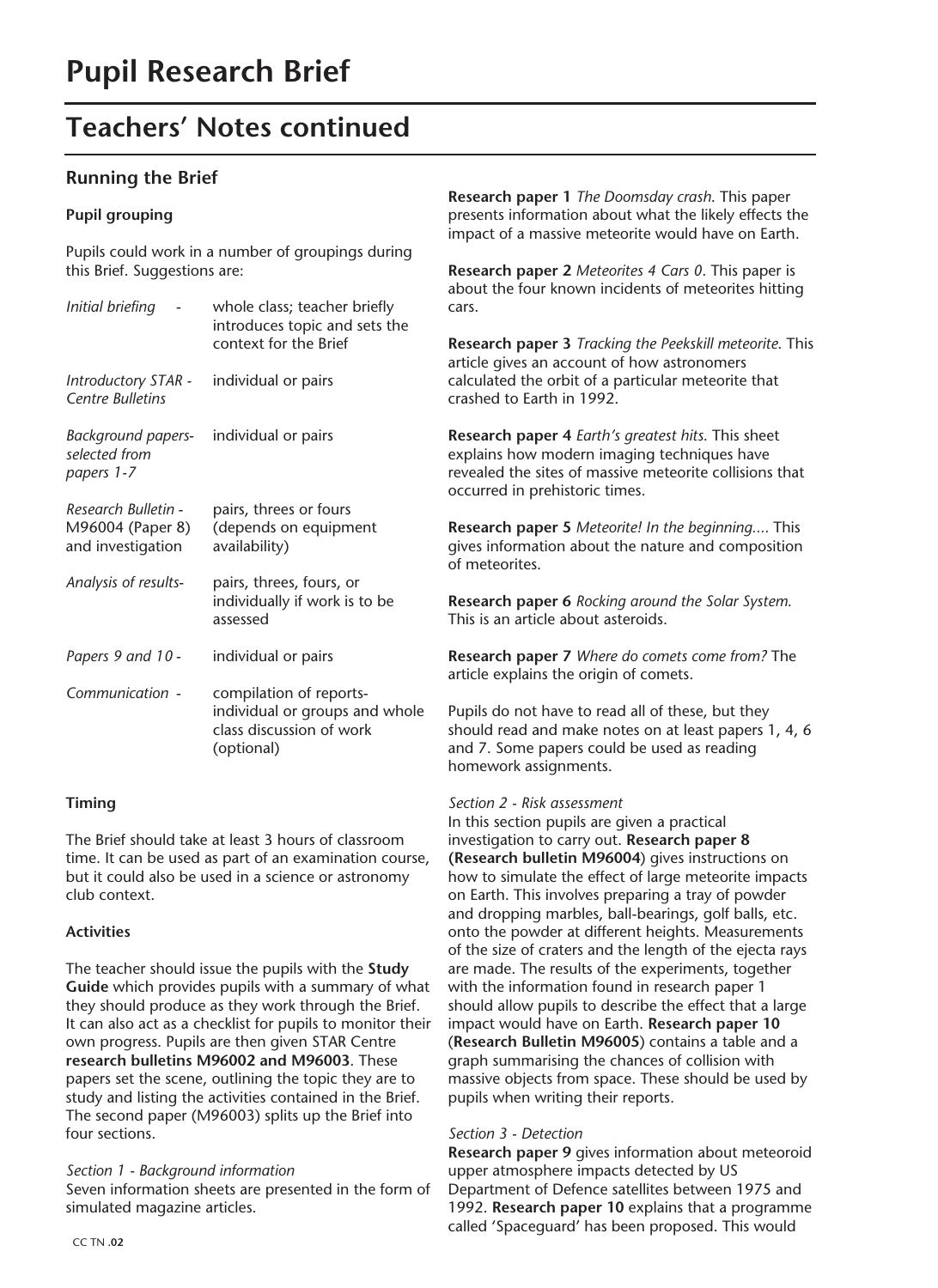## **Teachers' Notes continued**

fund the construction of six observatories to survey the skies to look for Near Earth Objects. These two papers help pupils to prepare a brief section of their report about detecting objects that may collide with Earth.

#### *Section 4 - Recommendations*

Here pupils should decide what, if any, action should be taken to give us early warning of impacts from comets or asteroids. Are the odds against such a collision high enough to allow us to ignore the problem? Should we ensure that there is a comprehensive programme of surveillance of space in order to detect and track Near Earth Objects? If so, how do we prevent them colliding with Earth? These are questions pupils should address when writing their reports.

#### **Investigation details**

**Research bulletin M96004** contains a list of possible investigations into the effects of an impact from a massive object on the surface of the Earth. The equipment they will need to make impact craters and to measure them is given, but pupils need to decide how to proceed. They could be split into different groups to investigate the effect of one of the four variables listed under the heading 'Investigation choices'. In every instance pupils (individually or in teams) should write out a plan showing how they are going to conduct the investigation to ensure that their tests are fair. When using powder as the impact surface it is important to test beforehand that it is of sufficient depth for the heights from which the different impact object masses are dropped.

When measuring crater diameter it is best to measure the outside of the rim rather than the inner diameter. Pupils might also investigate the relationship of the height of drop with the volume of the crater.

The practical work on ejecta rays is likely to use large amounts of powder that can be used only a few times before the paint discolours the powder too much, and so it may be advisable to put pupils into larger groups for these experiments. Ejecta rays are the trails of debris that fall round an impact crater in a 'star pattern'.

The heading 'Investigation interpretation' has a list of 6 questions that the results of the experimental work should answer. Questions 1 and 3 mention impactor velocity. Some pupils will need guidance on how to calculate the velocity on impact of the object they have dropped.

Pupils are asked to evaluate their results by addressing the first two points listed under the heading 'Investigation discussion'. The third point under this heading requires them to use their results to estimate the crater sizes that would be caused by impacts of meteorites of three different large diameters. Pupils have to decide how they can do this, for example, from extrapolation of their results.

*Using IT*. Pupils could use spreadsheets to produce graphs from their results, and to model the process of crater formation on a larger scale by extrapolation. Velocity of the object could be measured using light gates.

#### **Technical details**

(See Research bulletin M96004 in the Brief)

### **Safety issues**

PLEASE NOTE: It is also important that you prepare your own risk assessments for the practical work in this Brief in the usual way.

*Sodium hydrogen carbonate and Plaster of Paris (CaSO4.H2O)*: minimal hazard.

Harmful if swallowed in quantity. Seek medical advice.

*Bouncing balls*: danger of balls bouncing off hard surfaces (especially ball bearings and golf balls). (Small) danger of dust inhalation.

Wear eye protection.

Keep face away from impact area.

#### **Assessment issues for** *Experimental and Investigative Science* **(National Curriculum for England and Wales, Northern Ireland Curriculum)**

| Planning           | Obtaining evidence  |
|--------------------|---------------------|
| Analysing evidence | Evaluating evidence |

Crater formation investigations are introduced in Research bulletin M96004. For **Skill Area P**, highest mark levels are possible provided that scientific knowledge is used to plan strategy. The amount of guidance given to pupils will need to be taken into account.

**For Skill Area O**, the procedures used to obtain measurements and observations can be simple but attention to precision and reliability can allow pupils